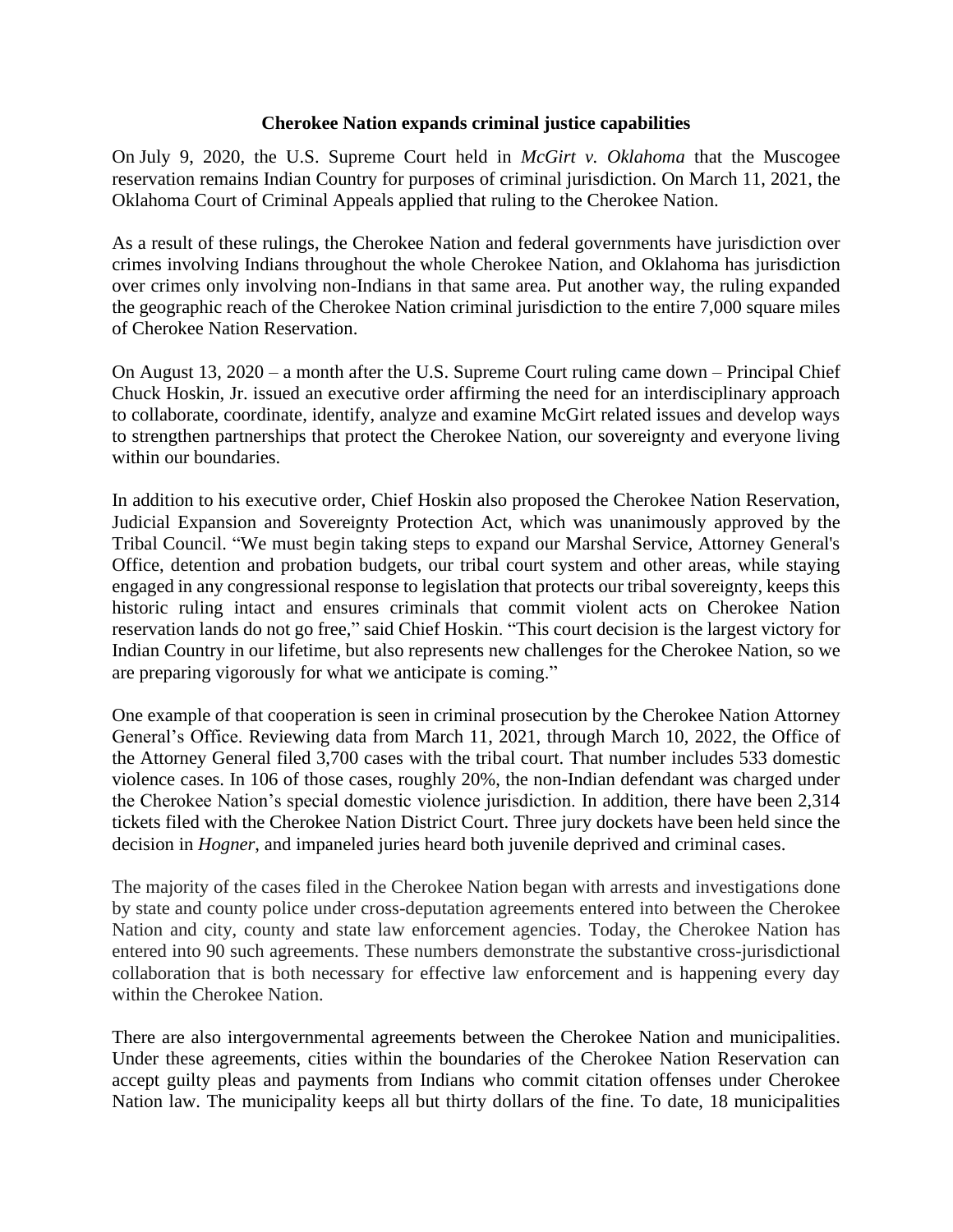have entered into municipal agreements with the Cherokee Nation. Through these agreements, thousands of dollars have been donated by the Cherokee Nation by fund local policing in municipalities across the reservation.

# **Law enforcement**

Relationships with local law enforcement agencies established long before the Supreme Court ruling paved the way for a transition to this understanding of Reservation and criminal jurisdiction.

Cherokee Marshal Service Police have hired 13 new Marshals as well as two additional staff, and the Cherokee Nation Attorney General's Office has hired two new investigators and two probation officers.

# **Prosecution**

The Office of the Attorney General has added 8 full time prosecutors to reinforce and expand the Cherokee Nation's prosecution team post-McGirt/Hogner, and thirty other new employees including paralegals, clerks, juvenile justice professionals and victim advocates.

The Cherokee Nation created a new juvenile justice department, which received 567 referrals over the last year, and has recently initiated truancy dockets. Cherokee Nation's juvenile justice department works directly with school resource officers and educational advocates to ensure that schools and police have the support they need from the Cherokee Nation. When necessary, the Cherokee Nation has contracts with multiple juvenile facilities who can hold juveniles who may present a danger to themselves or the public.

## **Criminal justice – courts and detention**

The Cherokee Nation has also worked with area counties, municipalities, and other organizations to expand options for adult detention.

To manage persons in our custody, both pre-trial and post-conviction, the Cherokee Nation worked collaboratively with counties and cities throughout the reservation. Currently, the Cherokee Nation has contracts with the 15 adult detention facilities in thirteen counties. The Nation pays the facility per inmate, per night. This additional tribal revenue helps support these facilities, which provide an important public service.

The Courts have also expanded, adding two District Court Judges and four court clerks since March of 2021. There have also been expansion and improvements to infrastructure. A new juvenile court office is already in use in Muskogee, and a satellite court in Jay will open soon.

## **Victim's Services**

The Cherokee Nation has been upgrading its ONE FIRE program, which provides victim services and domestic violence prevention services to individuals throughout the reservation, in multiple ways. This program was recognized and received high honors from the Harvard Honoring Nations